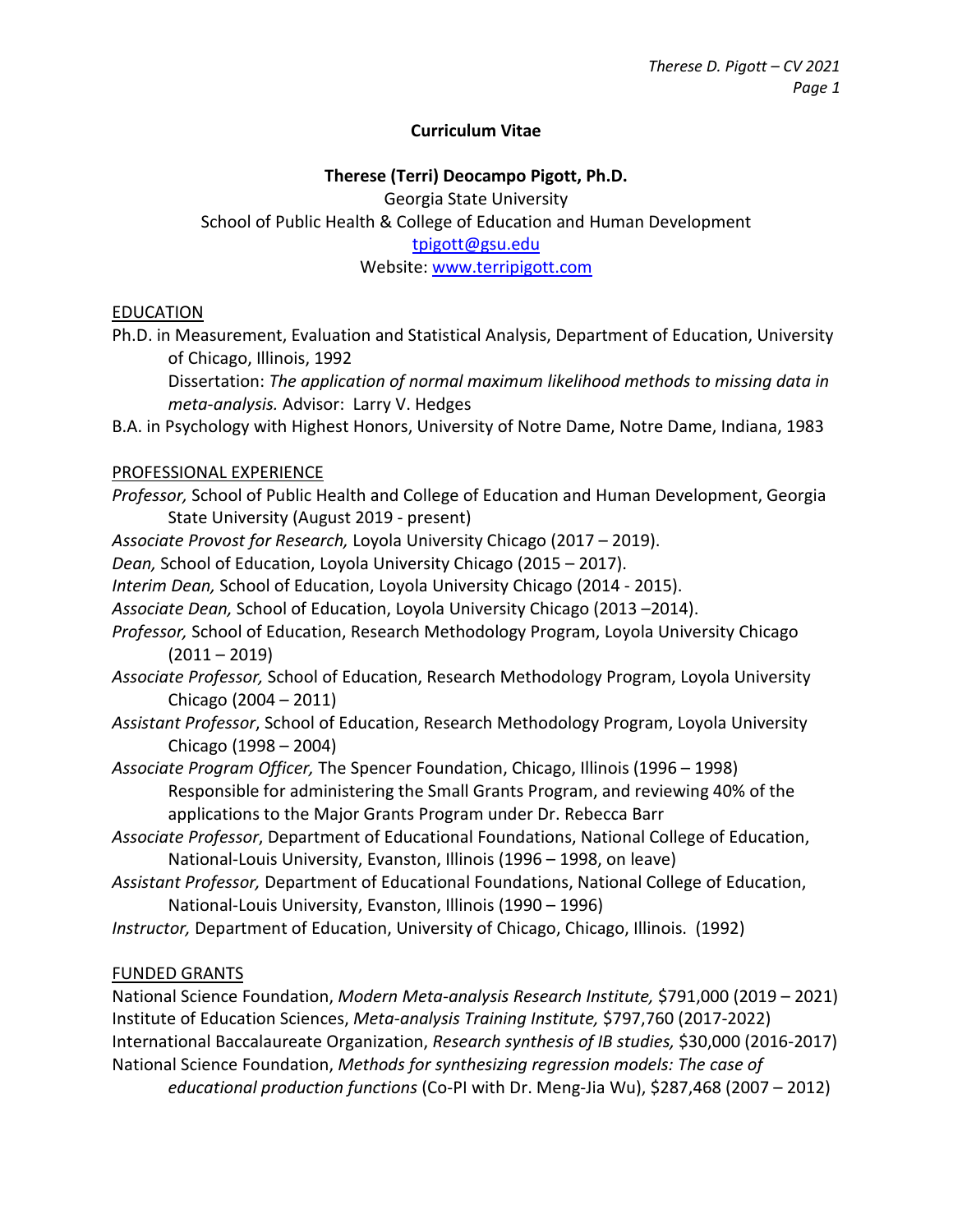Chicago Community Trust, *Evaluation of District 65's Reading Coach Initiative*, \$50,000 (2005) The Spencer Foundation, *Snapshot of the Chicago Public Schools AMPS Program* \$50,000 (2005) American Educational Research Association Grants Program, *Correlates of success in* 

*kindergarten using the Early Childhood Longitudinal Study* (2002 – 2003) The Spencer Foundation Grants Program, *Perceptions of adjustment to kindergarten in the Early Childhood Longitudinal Study* (2000 – 2001)

### FELLOWSHIPS AND AWARDS

Outstanding reviewer award, *Review of Education Research* (April 2018) Frederick Mosteller Award for Distinctive Contributions to Systematic Reviewing, Campbell Collaboration (2017)

Outstanding reviewer award, *Educational Evaluation and Policy Analysis* (April 2005) Tuition Scholarships, Department of Education, University of Chicago (1983 – 1986) Honors on Preliminary Exams, Department of Education, University of Chicago (1985) Phi Beta Kappa (1983)

#### PUBLICATIONS

#### **Journal Articles**

- Taylor, J., Pigott, T. D., & Williams, R. T. (in press). Promoting knowledge accumulation about intervention effects: Exploring strategies for standardizing statistical approaches and effect size reporting. *Educational Researcher.*
- Keenan, C., Miller, S., Hanratty, J., Pigott, T., Hamilton, J., Couglan, C., Mackie, P., Fitzpatrick, & Cowman, J. (2021). Accomodation-based interventions for individuals experiencing, or at risk of experiencing, homelessness. *Campbell Systematic Reviews, 17(2).*  <https://doi.org/10.1002/cl2.1165>
- Lui, P. P., Chmielewski, M., Trujillo, M., Morris, J. & Pigott, T. D. (2021). Linking Big Five personality domains and facets to alcohol (mis)use: A systematic review and meta-analysis. *Alcohol and Alcoholism, agab030.* <https://doi.org/10.1093/alcalc/agab030>
- Schauer, J. M., Diaz, K., Pigott, T. D., & Lee, J. (2021). Exploratory Analyses for Missing Data in Meta-Analyses and Meta-Regression: A Tutorial. *Alcohol and Alcoholism*, *agaa144*. <https://doi.org/10.1093/alcalc/agaa144>
- Pigott, T. D., Tocci, C., Ryan, A. M. & Galliher, A. (2021). Quality of research evidence in education: How do we know? *Review of Research in Education, 45,* vii – xi. <https://doi.org/10.3102%2F0091732X211001824>
- Pigott, T. D. & Polanin, J. R. (2020). Methodological guidance paper: High-quality meta-analysis in a systematic review. *Review of Educational Research, 90(1),* 24-46*. https://doi.org/10.3102/0034654319877153*
- Polanin, J. R., Pigott, T. D., Espelage, D. L. & Grotpeter, J. (2019). Best practice guidelines for abstract screening large-evidence systematic reviews and meta-analyses. *Research Synthesis Methods, 10*, 330-342, https://doi.org/10.1002/jrsm.1354*.*
- Pigott, T. D. et al. (2017). AHRQ series on complex intervention systematic reviews Paper 5: Advanced analytic methods. *Journal of Clinical Epidemiology, 90,* 37-42*.*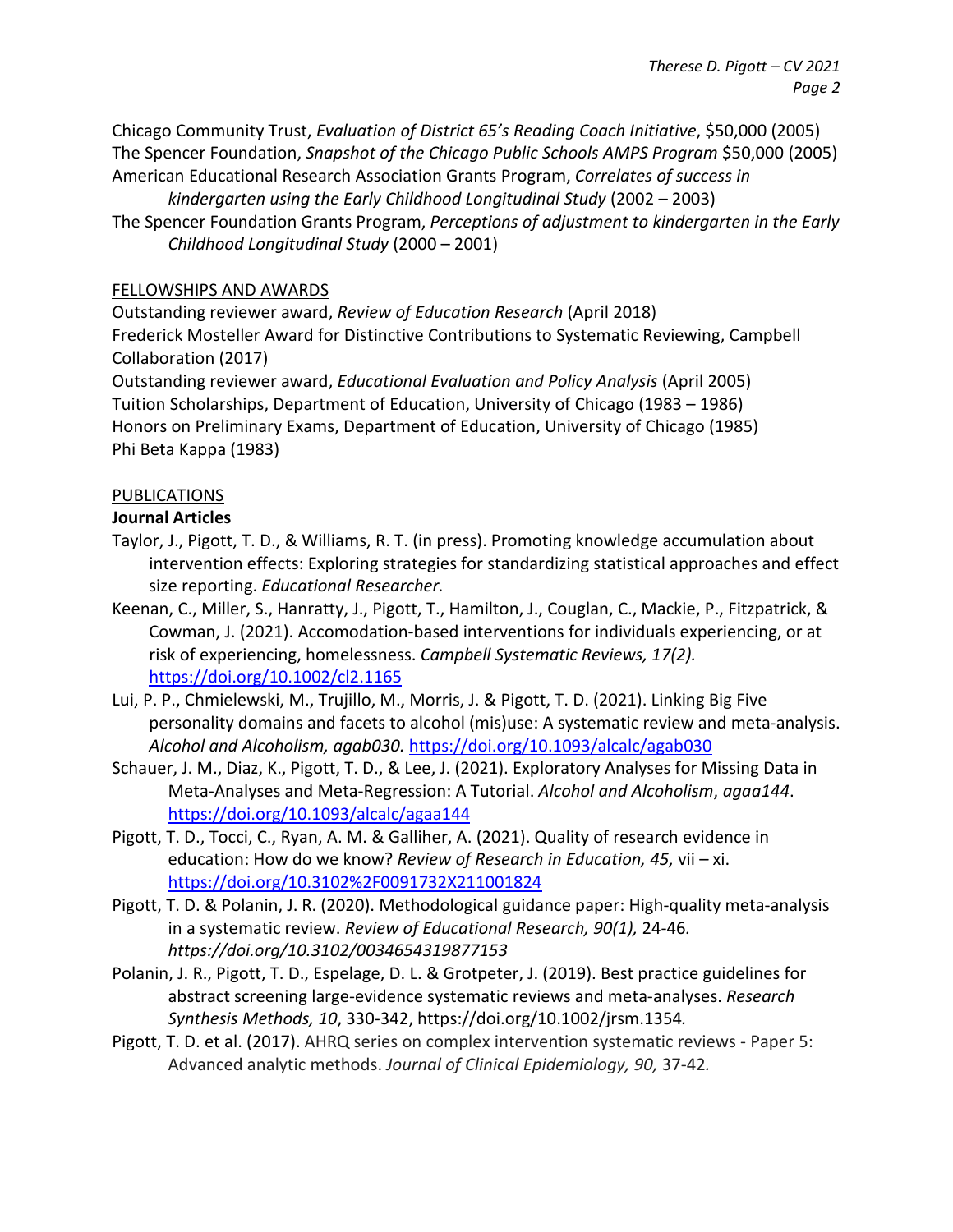- De La Rue, L., Polanin, J. R., Espelage, D. L. & Pigott, T. D. (2017). A meta-analysis of schoolbased interventions aimed to prevent or reduce violence in teen dating relationships. *Review of Educational Research, 87,* 7 – 34.
- Hedges, L. V., Pigott, T. D., Polanin, J. R., Ryan, A. M., Williams, R. & Tocci, C. (2016). The question of school resources and student achievement: A history and reconsideration. *Review of Research in Education: Centennial Edition, 40,* 143-168*.*
- Spier, E., Britto, P., Pigott, T., Roehlkepartain, E., McCarthy, M. Kidron, Y., Glover, J., Wagner, D., Lane, J. & Song, M. (2016). Parental, familial, and community support interventions to improve children's literacy in developing countries: A systematic review. *Campbell Systematic Reviews, 12(4).*
- Sterne J. A. C., Hernán, M. A.,, Reeves, B. C., Savović, J., Berkman, N.D., Viswanathan, M., Henry, D., Altman, D.G., Ansari, M.T., Boutron, I., Carpenter, J.R., Chan, A.W., Churchill, R., Deeks, J.J., Hróbjartsson, A., Kirkham, J., Jüni, P., Loke, Y. K., Pigott, T. D., Ramsay, C. R., Regidor, D., Rothstein, H. R., Sandhu, L., Santaguida, P. L., Schünemann, H. J., Shea, B., Shrier, I., Tugwell, P., Turner, L., Valentine, J. C., Waddington, H., Waters, E., Wells, G. A., Whiting, P. F., Higgins, J. P. T. (2016). [ROBINS-I: a tool for assessing risk of bias in non-randomized studies](http://www.google.com/url?q=http%3A%2F%2Fwww.bmj.com%2Fcontent%2F355%2Fbmj.i4919&sa=D&sntz=1&usg=AFQjCNGYIu26tOB6p6IYibG2FTB7cU-gJQ)  [of interventions.](http://www.google.com/url?q=http%3A%2F%2Fwww.bmj.com%2Fcontent%2F355%2Fbmj.i4919&sa=D&sntz=1&usg=AFQjCNGYIu26tOB6p6IYibG2FTB7cU-gJQ) BMJ, 355, i4919; doi: 10.1136/bmj.i4919.
- Maynard, B. R., Heyne, D., Brendel, K. E., & Bulanda, J. J., Thompson, A. M. & Pigott, T. D. (2015). Treatments for school refusal among children and adolescents: A systematic review and meta-analysis. *Research on Social Work Practice*. doi:10.1177/1049731515598619
- Polanin, J. & Pigott, T. (2015). The use of meta-analytic statistical significance testing. *Research Synthesis Methods, 6,* 63-73.
- Pigott, T., & Shepperd, S. (2013). Identifying, documenting, and examining heterogeneity in systematic reviews of complex interventions. *Journal of Clinical Epidemiology, 66(11),*  1244-1250.
- Pigott, T. D., Valentine, J. C., Polanin, J., Williams, R. & Canada, D. (2013). Outcome bias in education research. *Educational Researcher, 42,* 424-432*.*
- Maynard, B. R., McCrea, K. T., Pigott, T. D., & Kelly, M. S. (2013). Indicated truancy interventions for chronic truant students: A Campbell Systematic Review. *Research on Social Work Practice, 23,* 5-12.
- Polanin, J., & Pigott, T. (2013). The Campbell Collaboration's systematic review and metaanalysis online training videos. *Research on Social Work Practice, 23(2),* 229-233.
- Pigott, T. D., Williams, R., & Polanin, J. (2012). Combining individual participant and aggregated data in a meta-analysis with correlations. *Research Synthesis Methods, 3(4),* 257-268*.*
- Hong, P., Polanin, J.R., & Pigott, T.D. (2012). Validation of the employment hope scale: Measuring psychological self-sufficiency among low-income jobseekers. *Social Work Practice, 22(3),* 323-332*.*
- Polanin, J., Espelage, D., & Pigott, T. D. (2012). A meta-analysis of school-based bullying prevention programs' effects on bystander intervention behavior. *School Psychology Review, 41(1),* 47-65*.*
- Aloe, A. M., Becker, B. J., & Pigott, T. D. (2011). An alternative to *R2* for assessing linear models of effect size. *Research Synthesis Methods, 1,* 272-283.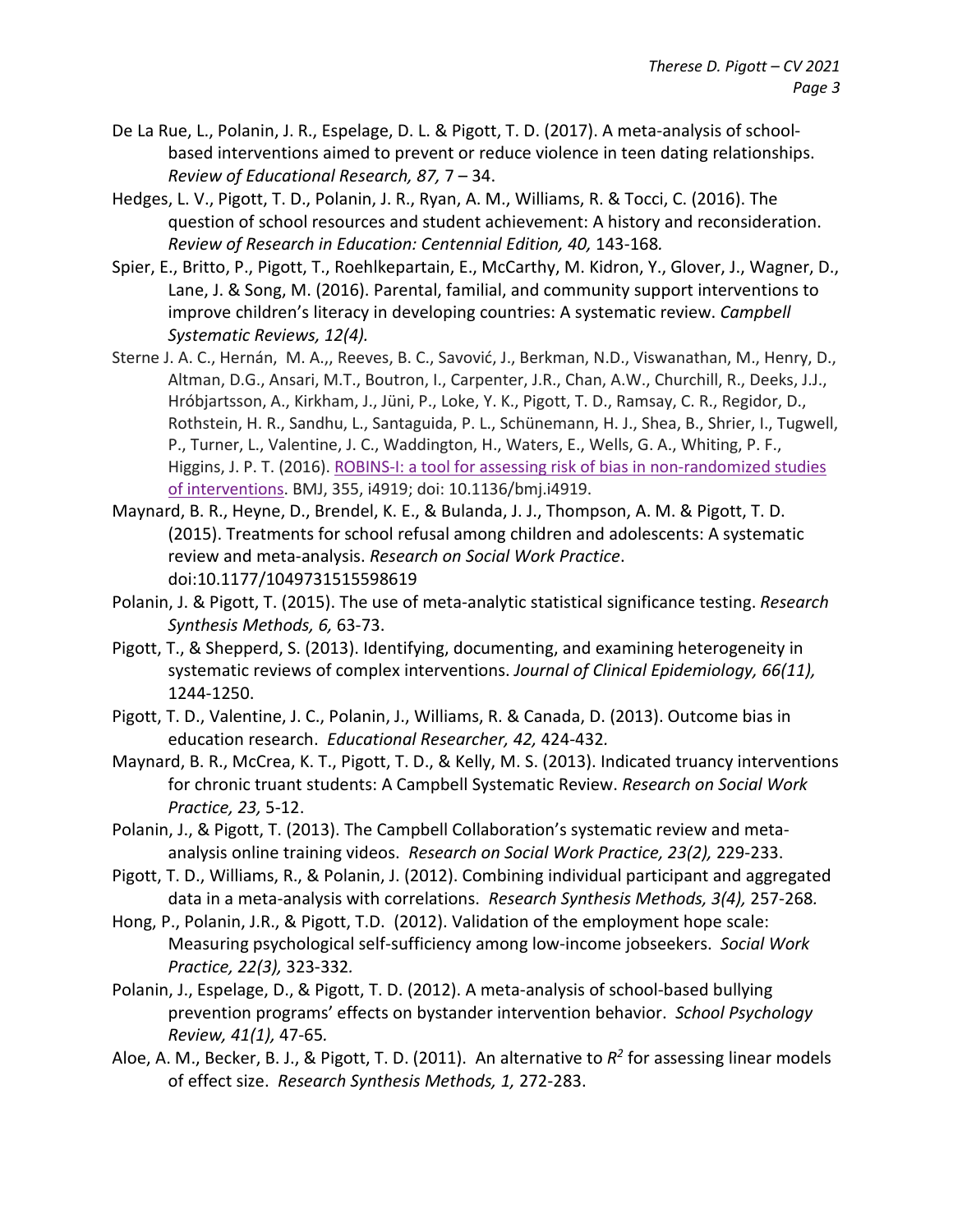- Valentine, J. C., Pigott, T. D., & Rothstein, H. (2010). How many studies do you need? A primer on statistical power for meta-analysis. *Journal of Educational and Behavioral Statistics, 35,* 215-247.
- Pigott, T. D. & Wu, M.-J. (2008). Methodological issues in meta-analyzing standard deviations: Comment on Bond and De Paulo (2008). *Psychological Bulletin, 134,* 498-500*.*
- Pigott, T. D., & Israel, M. S. (2005). Head Start children's transition to kindergarten: Evidence from the Early Childhood Longitudinal Study. *Journal of Early Childhood Research, 3,* 77- 104.
- Velsor-Friedrich, B. & Pigott, T. D. (2005). A practitioner-based asthma intervention program with African American inner-city school children**.** *Journal of Pediatric Health Care, 19,*  163-71*.*
- Hedges, L. V. & Pigott, T. D. (2004). The power of statistical tests for moderators in metaanalysis. *Psychological Methods, 9,* 426-445.
- Velsor-Friedrich, B., Pigott, T. D., Srof, B., & Froman, R. (2004). The asthma belief survey: Development and testing. *Journal of Nursing Measurement, 12,* 7-19*.*
- Pigott, T. D. (2001). Review of methods for missing data. *Educational Research and Evaluation, 7*, 353-384.
- Pigott, T. D. (2001). Methods for missing data in meta-analysis*. Evaluation in the Health Professions, 24*, 277-307.
- Hedges, L. V. & Pigott, T. D. (2001). Power analysis in meta-analysis. *Psychological Methods, 6*, 203-217.
- Guskey, T. R. & Pigott, T. D. (1988). Research on group-based mastery learning programs: A meta-analysis. *Journal of Educational Research, 81*, 197-216.

## **Book**

Pigott, T. D. (2012). *Advances in meta-analysis.* New York, NY: Springer-Verlag.

## **Book Chapters**

- Pigott, T. D. (2020). Power of statistical tests for subgroup analysis in meta-analysis. In N. Ting, J. C. Cappelleri, S. Ho & D.-G. Chen, *Design and Analysis of Subgroups with Biopharmaceutical Applications.* Springer.
- Pigott, T. D. (2019). Handling missing data. In H. Cooper, L. V. Hedges & J. C. Valentine (Eds.). *The Handbook for Research Synthesis and Meta-analysis (3rd ed.)*. New York: Russell Sage.
- Pigott, T. D. & Prasse, D. P. (2018). Teaching, learning and leading with schools and communities: Teacher education policy for the 21st century. In A. J. Heineke & A. M. Ryan (eds.). *Teaching, Learning, and Leading with Schools and Communities: Field-based teacher education.* New York, NY: Routledge.
- Pigott, T. D., Williams, R. T. & Valentine, J. C. (2017). Selective outcome reporting and research quality. In Matthew C. Makel and Jonathon C. Plucker (Eds.)., *Toward a more perfect psychology: Improving trust, accuracy and transparency in research.* Washington, DC: American Psychological Association.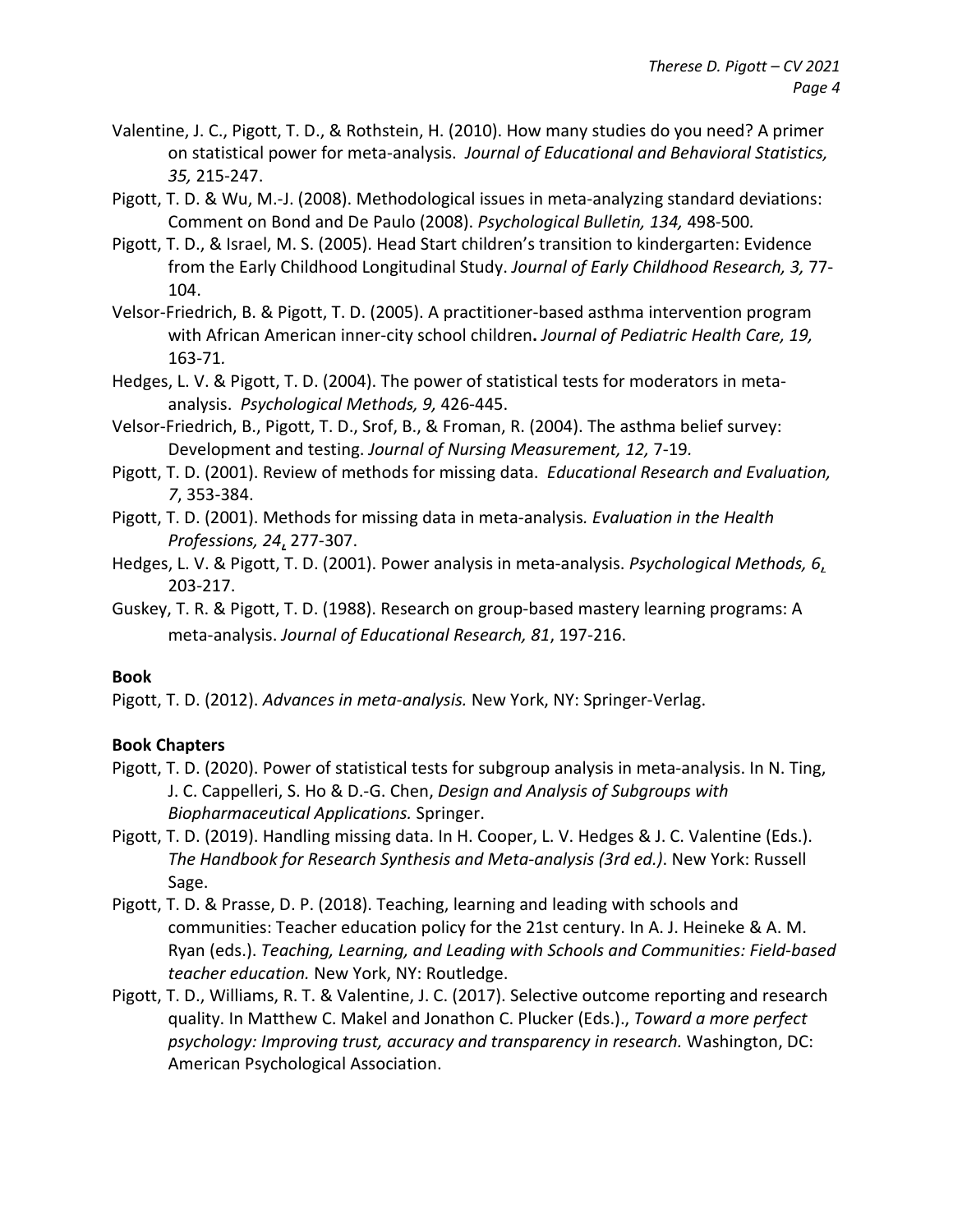- Williams, R. T., Polanin, J. R., & Pigott, T. D. (2017). Meta-analysis and reproducibility. In Matthew C. Makel and Jonathon C. Plucker (Eds.)., *Toward a more perfect psychology: Improving trust, accuracy and transparency in research.* Washington, DC: American Psychological Association.
- Pigott, T. D. (2017). The role of theory in quantitative data analysis. In *The British Educational Research Association/SAGE Handbook of Educational Research.* Thousand Oaks, CA: Sage Publications.
- Pigott, T. D. & Polanin, J. (2012). Educational assessment. In Schuerman, P. & Guthrie, J. (eds.). *Oxford Bibliography Online: Education.* (http://oxfordbibliographiesonline.com/)
- Pigott, T. D. & Wong, K. (2010). Using large-scale databases in reading disabilities research. In R. Allington (Ed.). *Handbook of Reading Disabilities Research.* Mahwah, NJ: Erlbaum.
- Pigott, T. D. (2009). Research synthesis and public policy. In D. N. Plank, W. E. Schmidt & G. Sykes (Eds.). *AERA Handbook on Education Policy Research.* Washington, D. C.: AERA.
- Sutton, A. J. & Pigott, T. D. (2005). Reporting bias and missing data in meta-analysis. In H. Rothstein, A. J. Sutton & M. Borenstein (Eds.). *Publication bias in meta-analysis*. London: John Wiley.
- Lowe, A., Pigott, T. D. & Edmonson, H. (2004). Meeting the needs of students. In S. D. Lenski & W. L. Black (Eds.). *Transforming teacher education through partnerships: The Illinois Professional Learners' Partnership.* Lewiston, NY: The Edwin Mellen Press.
- Pigott, T. D. & Barr, R. (1999). Studying programmatic interventions. In M. Kamil, R. Barr, D. Pearson & P. Mosenthal (Eds.). *The Handbook of Research on Reading. (3rd ed.)*. Hillsdale, NJ: Lawrence Erlbaum.
- Pigott, T. D. & Muirhead, B. (1999). Proceedings from the 5<sup>th</sup> annual NHSA research track: Teacher self-expression in the pre-primary classroom as a catalyst for children's selfexpression. *NHSA Dialog, 3*, 86-94.
- Handler, M. & Pigott, T. D. (1995). Technology preparation for preservice teachers: Do they feel prepared for 21st century classrooms? In J. D. Tinsley & T. J. van Weert (Eds.), Proceedings *of the Sixth IFIP World Conference on Computers in Education* (pp. 1045- 1056). New York, NY: Chapman & Hall.
- Pigott, T. D. (1994). Methods for missing data in research synthesis. In H. Cooper & L. V. Hedges (Eds.). *Handbook for Research Synthesis*. New York: Russell Sage.

## **Book Reviews**

- Rücker, G., Schwarzer, G., & Pigott, T. D. (2021). Handbook of Meta-Analysis (Eds: C. H. Schmid, T. Stijnen, I. R. White). *Research Synthesis Methods*, *12*(2), 260–262. <https://doi.org/10.1002/jrsm.1474>
- Pigott, T. D. (2016). Review of Trivellore Raghunathan, *Missing data in practice. Journal of Biopharmaceutical Statistics,* 26(6), 1146-1147.
- Pigott, T. D. (2010). Review of three introductory texts for meta-analysis. *Research Synthesis Methods, 1,* 88-96.
- Pigott, T. D. (2006). Review of J. E. Hunter & F. L. Schmidt, *Methods of meta-analysis (2nd ed.), Evaluation and Program Planning, 29,* 236-7*.*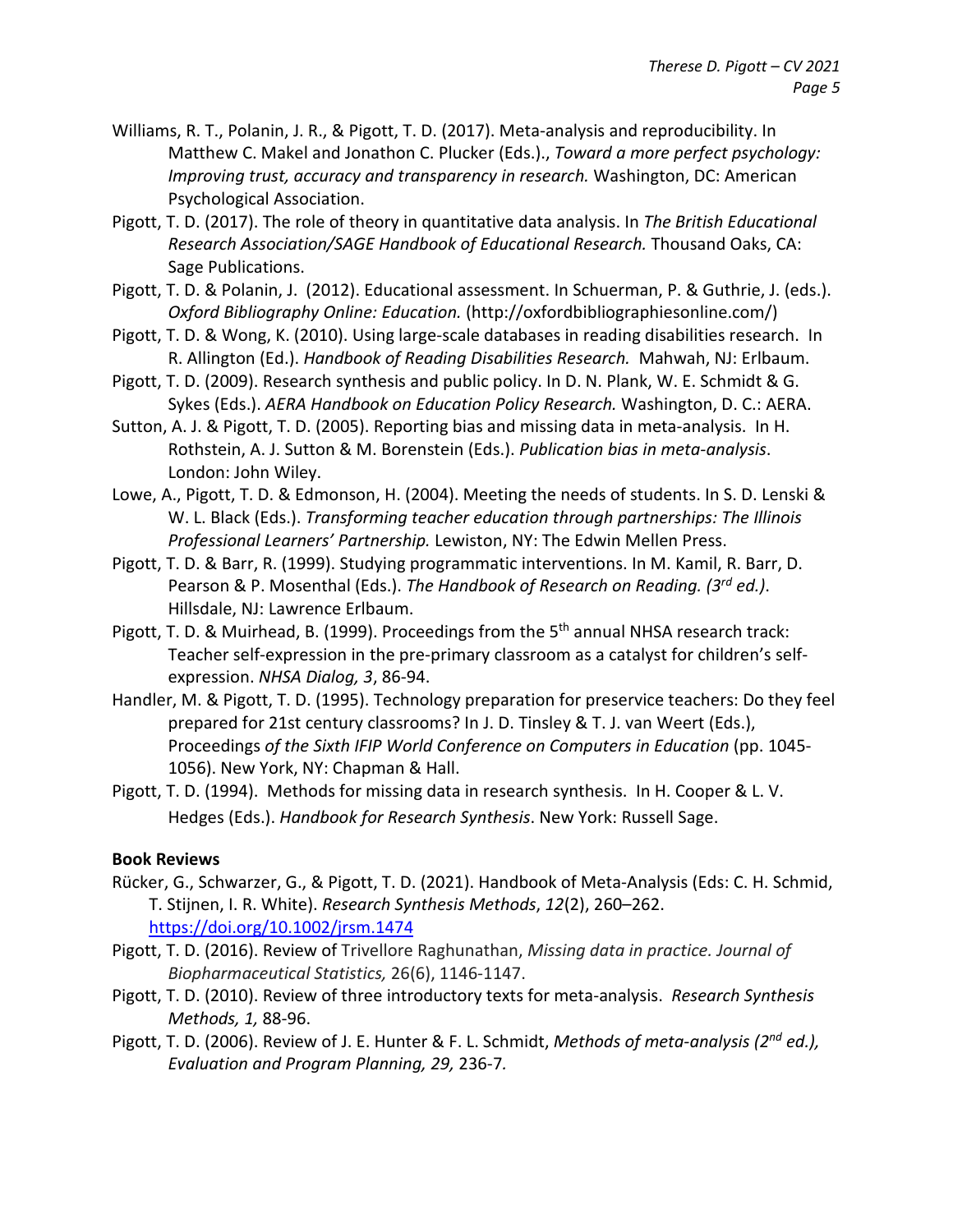#### INVITED PRESENTATIONS

- Pigott, T. (2021, April). Online workshop on meta-regression for the Center for International Student Assessment (ZIB), Technical University Munich, Munich, Germany.
- Pigott, T. (2021, April). Introduction to systematic review and meta-analysis. Presentation to the University of Pennsylvania IES Predoctoral Training Program fellows, affiliates and Penn community members.
- Pigott, T., Polanin, J. & Williams, R. (2021, February). Modern Meta-Analysis Research: Introduction to modern meta-analysis methods. Workshop sponsored by the AERA-ICPSR Partnership for Expanding Education Research in STEM (PEERS) Data Hub.
- Pigott, T. D. (2019, December). Using ProQuest database in systematic review and metaanalysis. Annual meeting of the Council of Graduate Schools, Nashville, TN.
- Pigott, T. D. (2019, May). Considerations for power in meta-analysis. Research Synthesis 2019 conference. Dubrovnik, Croatia.
- Pigott, T. D., Polanin, J. R., Tipton, E. & Williams, R. T. (2019, January). The Meta-Analysis Training Institute. Annual IES PI Meeting, Washington, DC.
- Pigott, T. D. & Polanin, J. R. (2018, December). Systematic review and meta-analysis. National Science Foundation. Alexandria, VA
- Pigott, T. D. (2018, March). Using systematic review and meta-analysis to strengthen education research. The Institute of Education Sciences 2018 Lecture/Workshop Series. Washington, DC.
- Pigott, T. D. (2017, June). Learning from the past: Systematic reviews in education. Invited talk for the launch of the Campbell UK & Ireland Centre. Queen's University Belfast, Northern Ireland, UK.
- Pigott, T. D. (2016, November). Patterns of Diploma Programme outcomes: A meta-analysis. Invited address to the 2016 Higher Education Symposium of the International Baccalaureate Organization, Tufts University, Medford, MA.
- Pigott, T. D. (2015, July). Invited talk on synthesizing evidence on system innovations in health care and public health. Evaluation London 2015, London, United Kingdom.
- Pigott, T. D. (2015, June). Invited talk on meta-regression for studying heterogeneous results of complex interventions. Special meeting of the Evidence Practice Centers for the Agency for Healthcare Research and Quality, Rockville, MD.
- Pigott, T. D. (2015, April). Invited talk on replication in educational research, Annual Meeting of the American Educational Research Association, Chicago, Illinois.
- Pigott, T. D. (2013, April). Invited talk at the United Kingdom Evaluation Society (UKES) on research synthesis.
- Pigott, T. D. (2013, February). Invited talk at the Center for Research Methods and Data Analysis, University of Kansas, on methods for meta-analysis.
- Pigott, T. D. (2007, April). Invited presenter for pre-session on *Complementary Methods in Education Research*. Annual Meeting of the American Educational Research Association, Chicago, IL.
- Pigott, T. D. (2005, August). Invited discussant at the Nordic Campbell Collaboration Center in Copenhagen, Denmark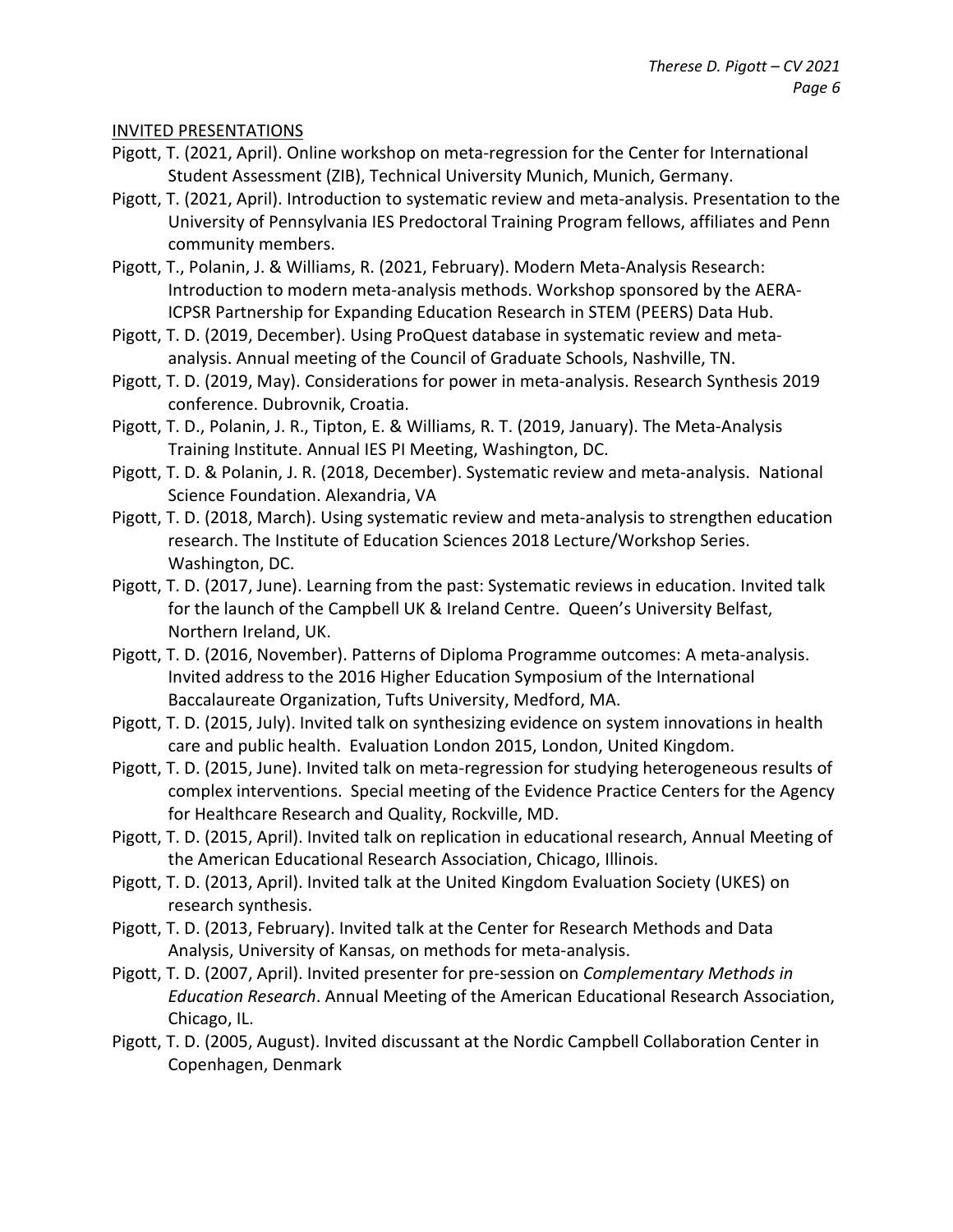- Pigott, T. D. (2005, February). Analysis of variance and regression models in meta-analysis. Invited talk given at the Annual Meeting of the Campbell Collaboration in Lisbon, Portugal.
- Becker, B. J. & Pigott, T. D. (2003, February). The essentials for conducting C2 systematic reviews. Invited talk given at the Third Annual Campbell Collaboration Colloquium, Stockholm, Sweden.
- Becker, B. J. & Pigott, T. D. (2002, September). What do I need to know to help others do a Campbell Collaboration review? Invited talk given at the 1<sup>st</sup> Annual Campbell Collaboration Methods Conference, Baltimore, MD.
- Rothstein, H. & Pigott, T. D. (2002, September). Given publication bias, missing data and coder unreliability, does Campbell Collaboration data really resemble population data? Invited talk given at the 1<sup>st</sup> Annual Campbell Collaboration Methods Conference, Baltimore, MD.
- Becker, B. J. & Pigott, T. D. (2001, April). Conveners and discussants for Meta-Analysis: 20 years of progress, Presidential Invited Session of the Annual Meeting of the American Educational Research Association, Seattle, Washington.
- Pigott, T. D. (1998, October). Recent controversies in research synthesis. Invited address to the Northeastern Illinois Chapter of the American Statistical Association, Skokie, Illinois.
- Barr, R. & Pigott, T. D. (1998, April). Educational research funding sources. Symposium at the Annual Meeting of the American Educational Research Association, San Diego, California.

## INVITED META-ANALYSIS TRAINING

- Pigott, T. D., Williams, R., Beretvas, N., & Van Den Noortgate, W. (2021, April). Workshop on advanced methods for meta-analysis. Annual Meeting of the American Educational Research Association.
- Dent, A., Pigott, T. D., Polanin, J. R., & Taylor, J. (2020, June). Introduction to systematic review and meta-analysis. Professional Development Workshop for the American Educational Research Association, [https://aera.elevate.commpartners.com/products/rl-4](https://aera.elevate.commpartners.com/products/rl-4-introduction-to-systematic-review-and-meta-analysis) [introduction-to-systematic-review-and-meta-analysis](https://aera.elevate.commpartners.com/products/rl-4-introduction-to-systematic-review-and-meta-analysis)
- Pigott, T. D. & Valentine, J. C. (2019, October). Introduction to meta-analysis. What Works Global Summit, Mexico City, Mexico.
- Pigott, T. D. (2019, April). Introduction to network meta-analysis. Queen's University Belfast, Northern Ireland, UK.
- Beretvas, N., Pigott, T. D., & Williams, R. (2019, April). Full-day workshop on advanced methods in meta-analysis, Annual Meeting of the American Educational Research Association, Toronto, Canada.
- Dent, A., Pigott, T. D., Polanin, J. R., & Taylor, J. (2019, April). Full-day workshop on systematic review and meta-analysis, Annual Meeting of the American Educational Research Association, Toronto, Canada.
- Pigott, T. D. (2019, March) Basic Steps and Procedures for a Campbell Systematic Review. Webcast for the Center on Knowledge Translation for Disability and Rehabilitation Research at American Institutes for Research. Available at <https://ktdrr.org/training/webcasts/webcast66/index.html>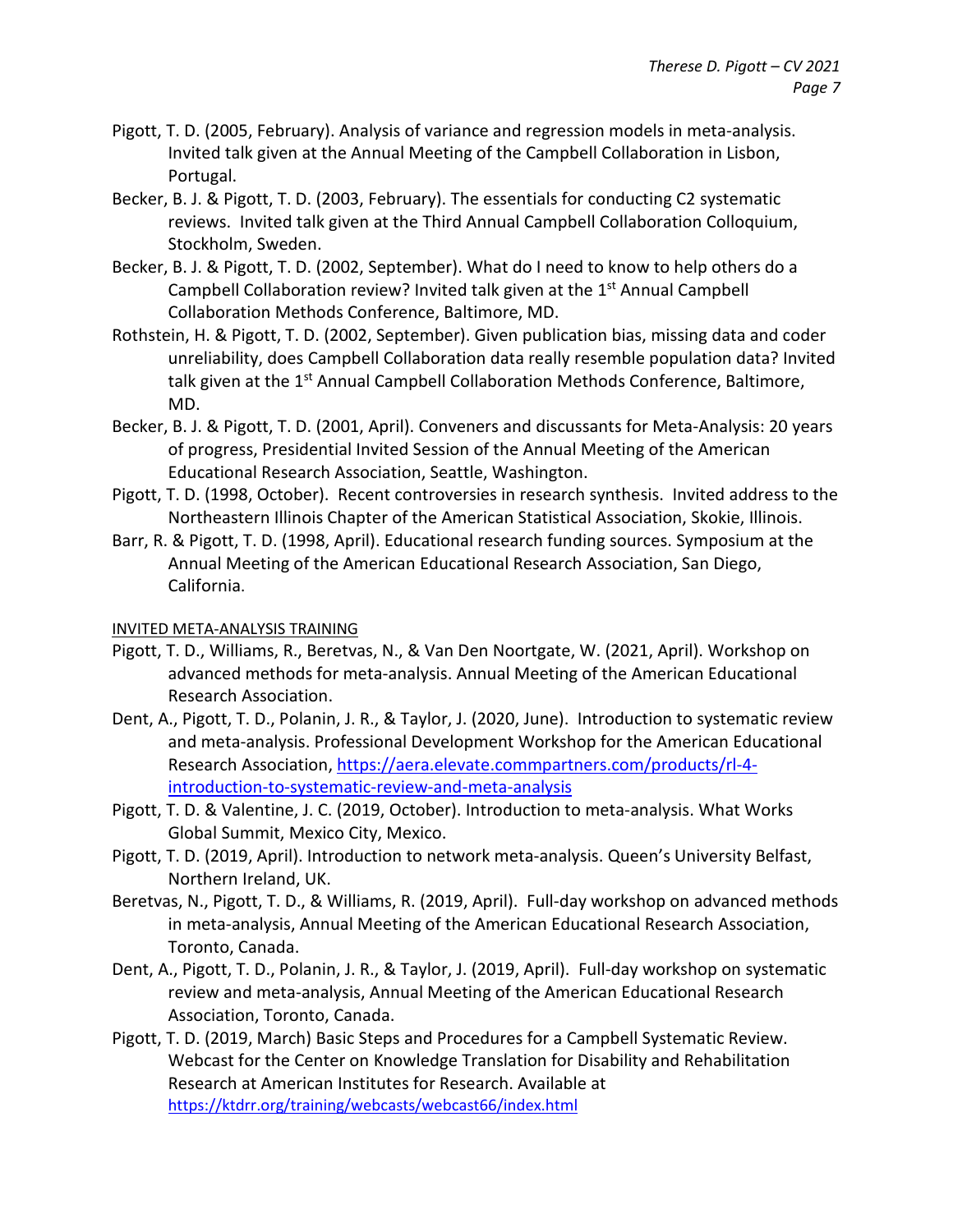- Pigott, T. D., Polanin, J. R., Tipton, E. (2019, March). Advanced Meta-analysis. Annual meeting of the Society for Research on Educational Effectiveness. Washington, D.C.
- Pigott, T. D. (2019, February). Overview of Systematic Review and Research Synthesis. Webcast for the Center on Knowledge Translation for Disability and Rehabilitation Research at American Institutes for Research. Available at <https://ktdrr.org/training/webcasts/webcast65/index.html>
- Pigott, T. D., Polanin, J. R. & Williams, R. (2018, April). Full-day workshop on advanced methods in meta-analysis, Annual Meeting of the American Educational Research Association, New York, NY.
- Dent, A., Pigott, T. D., Polanin, J. R., & Taylor, J. (2018, April). Full-day workshop on systematic review and meta-analysis, Annual Meeting of the American Educational Research Association, New York, NY.
- Pigott, T. D. (2017, June). Introduction to meta-analysis. Queen's University Belfast, Northern Ireland, UK.
- Pigott, T. D., Polanin, J. R., Williams, R. & Aloe, A. (2017, April). Full-day workshop on advanced methods in meta-analysis, Annual Meeting of the American Educational Research Association, San Antonio, TX.
- Dent, A., Pigott, T. D., Polanin, J. R., & Taylor, J. (2017, April). Full-day workshop on systematic review and meta-analysis, Annual Meeting of the American Educational Research Association, San Antonio, TX.
- Pigott, T. D., Polanin, J. R., Card, N., & Taylor, J. (2016, April). Full-day workshop on systematic review and meta-analysis, Annual Meeting of the American Educational Research Association, Washington, D.C.
- Pigott, T. D., Polanin, J. R., Williams, R. & Aloe, A. (2016, April). Full-day workshop on advanced methods in meta-analysis, Annual Meeting of the American Educational Research Association, Washington, D.C.
- Pigott, T. D., Polanin, J. R. & Williams, R. (2015, April). Full-day workshop on systematic review and meta-analysis, Annual Meeting of the American Educational Research Association, Chicago, Illinois.
- Pigott, T. D., Polanin, J. R. & Williams, R. (2014, April). Full-day workshop on systematic review and meta-analysis, Annual Meeting of the American Educational Research Association, Chicago, Illinois.
- Pigott, T. D., Polanin, J. R. & Williams, R. (2013, April). Full-day workshop on systematic review and meta-analysis, Annual Meeting of the American Educational Research Association, Chicago, Illinois
- Pigott, T. D. (2012, May). Invited workshops on advanced meta-analysis, Campbell Collaboration Colloquium, Denmark, Copenhagen.
- Pigott, T. D. (2011, August). Invited workshops on fixed and random effects models, and on effect sizes in cluster randomized trials. Campbell Collaboration Colloquium, George Mason University, Fairfax, VA
- Littell, J. & Pigott, T. D. (2011, August). Invited workshop presentations on systematic reviews. University of the Free State, Bloemfontein, South Africa and Pretoria, South Africa.
- Pigott, T. D. (2011, June). Invited workshop presentations on systematic reviews. The International Centre for Diarrhoeal Disease Research, Dhaka, Bangladesh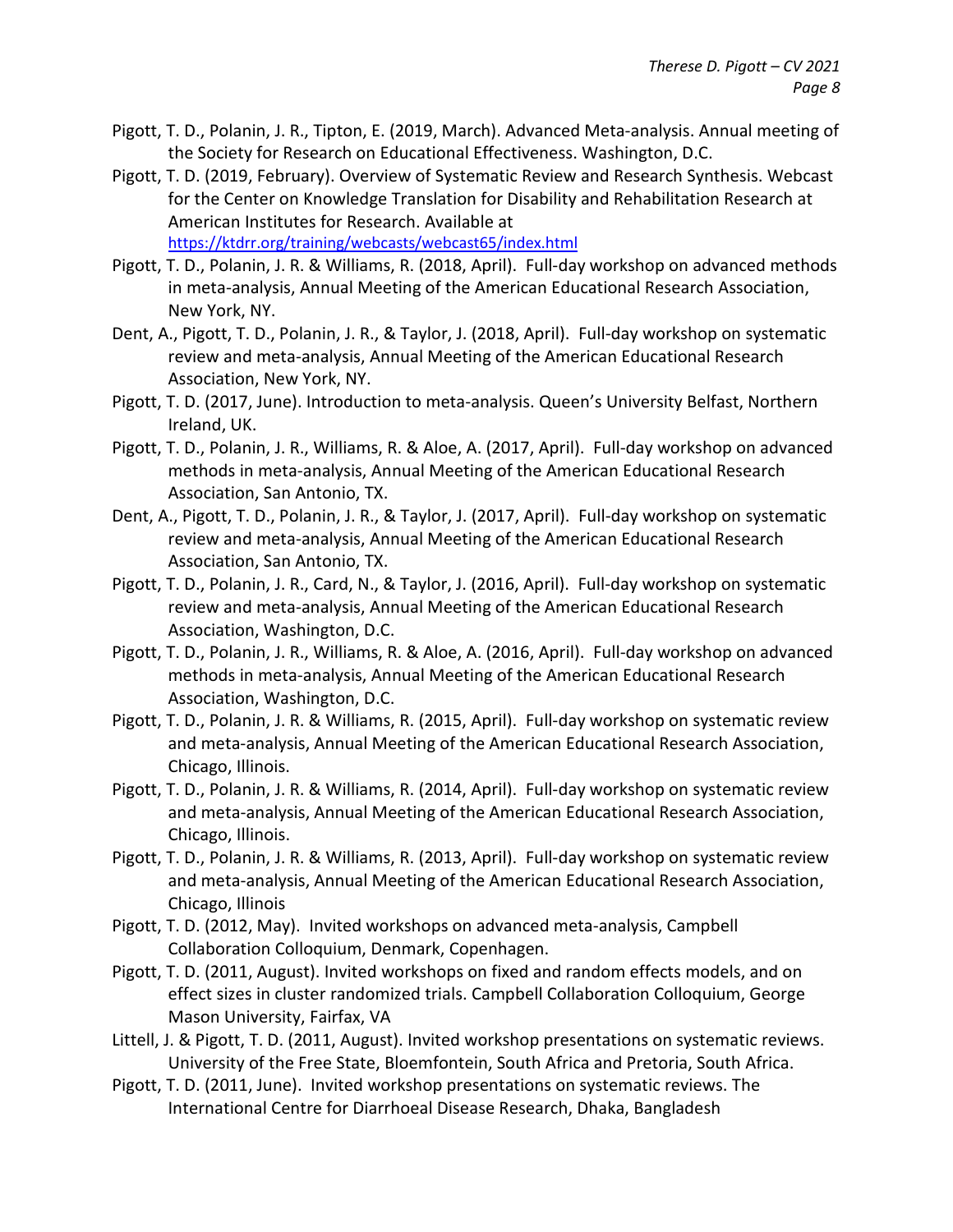- Littell, J. & Pigott, T. D. (2010, August). Invited workshop presentations on systematic reviews. University of the Free State, Bloemfontein, South Africa and Cape Town, South Africa.
- Pigott, T. D. (2010, June). Invited workshop presentations on systematic reviews. Oslo, Norway and Copenhagen, Denmark
- Pigott, T. D. & Valentine, J. C. (2008, August). Invited workshop presentations on the Campbell Collaboration and systematic reviews. Leiden, Amsterdam
- Becker, B. J., Littell, J. & Pigott, T. D. (2008, November). Invited workshop presentations on the Campbell Collaboration and systematic reviews. University of Toronto, School of Social Work, Toronto, Canada.
- Pigott, T. D. (2007, November). Invited presenter for workshop on meta-analysis. National Center for Health Research, Oslo, Norway.
- Pigott, T.D. (2007, August). Invited presenter for workshop on *the art of research synthesis.* Nordic Campbell Collaboration Center in Copenhagen, Denmark.
- Pigott, T. D. (2004, October). Invited discussant at the Nordic Campbell Collaboration Center in Copenhagen, Denmark.

#### PRESENTATIONS

- Pigott, T. D., Williams, R. T., Polanin, J. R., & Wu-Bohanon, M.-J. (2012, March). Predicting student achievement with the education production function and per pupil expenditure: Synthesizing regression models from 1968-1994. Paper presented at the annual meeting of the Society for Research on Educational Effectiveness, Washington, DC.
- Pigott, T. D., Williams, R. T., & Polanin, J. R. (2011, March). Using individual participant data in meta-analysis. Paper presented at the annual meeting of the Society for Research on Educational Effectiveness, Washington, DC.
- Polanin, J. R., Pigott, T. D., Ensminger, D. C. (2011, April). An evaluation of Carnegie Foundation's "Very High Research Activity" Universities' School of Education Professors. Paper presented at the annual meeting of the American Educational Research Association, New Orleans, LA.
- Pigott, T. D., Valentine, J. C., Williams, R. T. & Polanin, J. R. (2011, July). Outcome reporting bias in education. Paper presented at the annual meeting of the Society for Research Synthesis Methodology, Ottawa, Canada.
- Pigott, T. D., Valentine, J. C., Williams, R. T., & Canada, D. (2010, March). Evaluation of biased outcome reporting in education research. Paper presented at the annual meeting of the Society for Research on Educational Effectiveness, Washington, DC.
- Williams, R. T. & Pigott, T. D. (2009, July). Using item response theory methods to evaluate quality assessment methods in meta-analysis. Paper presented at the annual meeting of the Society for Research Synthesis Methodology, Seattle, WA.
- Pigott, T. D. (2009, July). Meta-analysis of diagnostic and prognostic tests in education. Paper presented at the annual meeting of the Society for Research Synthesis Methodology, Seattle, WA
- Kallemeyn, L., Ensminger, D. & Pigott, T. (2009, November). Developing a master's degree program in collaboration with a Business School. Think tank presented at the annual meeting of the American Evaluation Association, Orlando, Florida.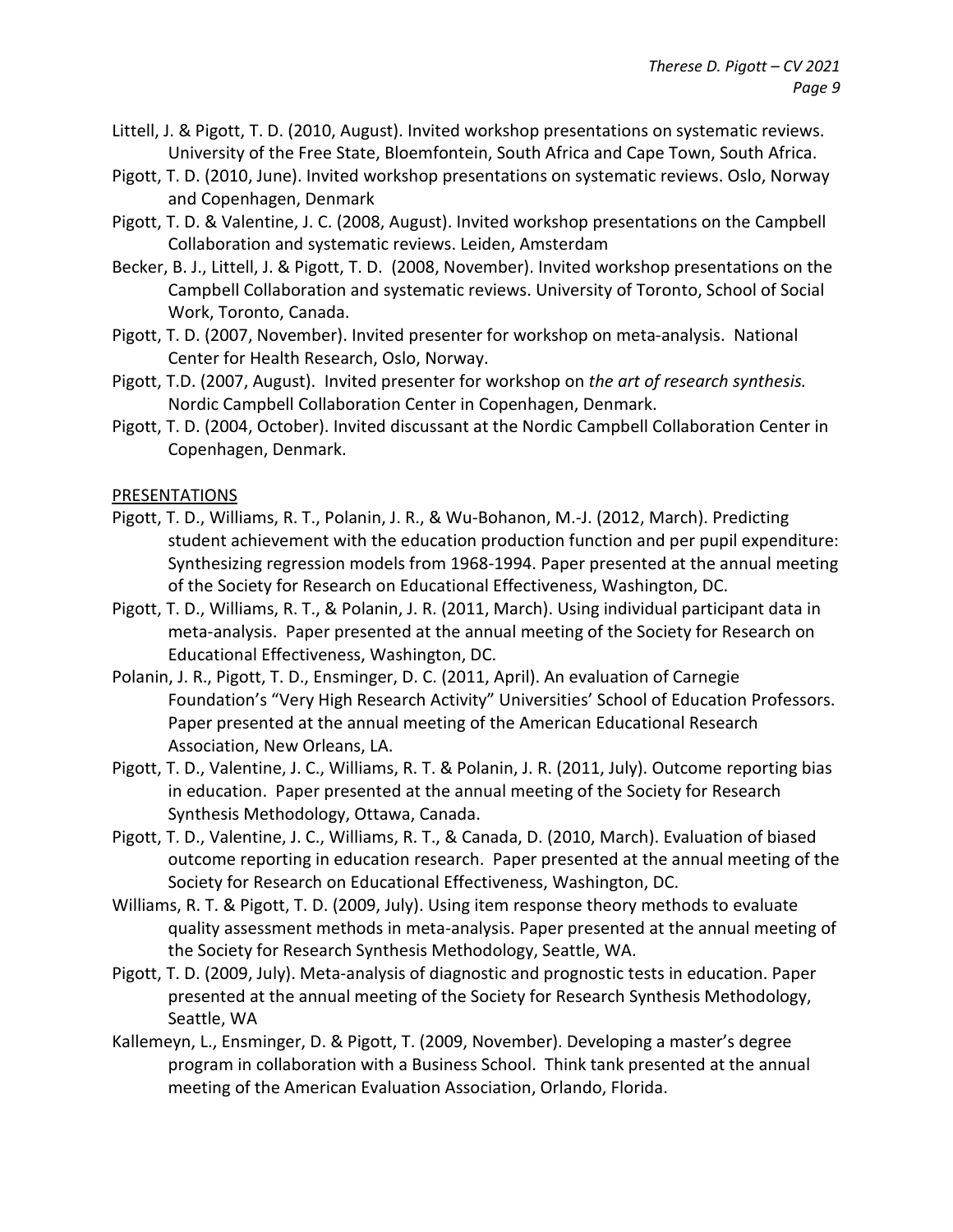- Williams, R. T. & Pigott, T. D. (2009, May). Evaluating quality assessment methods for systematic reviews. Paper presented at the Ninth Annual Campbell Colloquium, Oslo, Norway.
- Pigott, T. D. & Wu, M.-J. (2008, May). Issues in meta-analysis for results of regression. Annual Meeting of the Campbell Collaboration, Vancouver, B.C.
- Pigott, T. D. & Wu, M.-J. (2007, July). Meta-analysis methods for synthesizing results of regression. Annual Meeting of the Society for Research Synthesis, Chicago, IL.
- Pigott, T. D. (2007, April). Using retrospective power in meta-analysis. Annual Meeting of the American Educational Research Association, Chicago, IL.
- Pigott, T. D. (2006. August). What is the role of meta-analysis in public policy? First meeting of the Society of Research Synthesis Methodology, Cambridge, England.
- Pigott, T. D. (2006, April). Using power analysis in meta-analysis. Annual Meeting of the American Educational Research Association, San Francisco, CA.
- Pigott, T. D., Prasse, D. & Biwer, D. (2004, April). Comparison of four phonemic awareness curricula. Annual Meeting of the American Educational Research Association, San Diego, CA.
- Pigott, T. D. (2003, April). Framing the picture. Talk given as part of the symposium, How do you measure it if it keeps moving? Lessons from the evaluation of the Illinois Professional Learners' Partnership. Annual Meeting of the American Educational Research Association, Chicago, IL.
- DeLuca, S. A., Pigott, T. D. & Rosenbaum, J. E. (2002, April). Are dropout decisions related to peer threats, social isolation, and teacher disparagement across schools? A multilevel approach to social climate and dropout. Paper presented at the Annual Meeting of the American Educational Research Association, New Orleans, Louisiana.
- Pigott, T. D. (2002, April). Correlates of success in kindergarten. Paper presented at the Annual Meeting of the American Educational Research Association, New Orleans, Louisiana.
- Pigott, T. D. (2000, April). Power analysis for research synthesis. Paper presented at the Annual Meeting of the American Educational Research Association, New Orleans, Louisiana.
- Pigott, T. D. & Muirhead, B. (1999, April). Meaningful play, imaginative work: Self-expression in the pre-primary classroom. Paper presented at the Annual National Head Start Association Training Conference, Minneapolis, Minnesota.
- Pigott, T. D. (1998, April). The use of multiple imputation in meta-analysis. Paper presented at the Annual Meeting of the American Educational Research Association, San Diego, California.
- Pigott, T. D. (1997, March). A review of methods for missing data in multiple regression analysis. Paper presented at the Annual Meeting of the American Educational Research Association, Chicago, Illinois.
- Pigott, T. D. (1996, April). An illustration of the sensitivity of meta-analysis to missing data. Paper presented at the Annual Meeting of the American Educational Research Association, New York, NY.
- Handler, M. & Pigott, T. D. (1995, July). Technology preparation for preservice teachers: Do they feel prepared for 21st century classrooms? Paper presented at the World Conference on Computers in Education, Birmingham, U.K.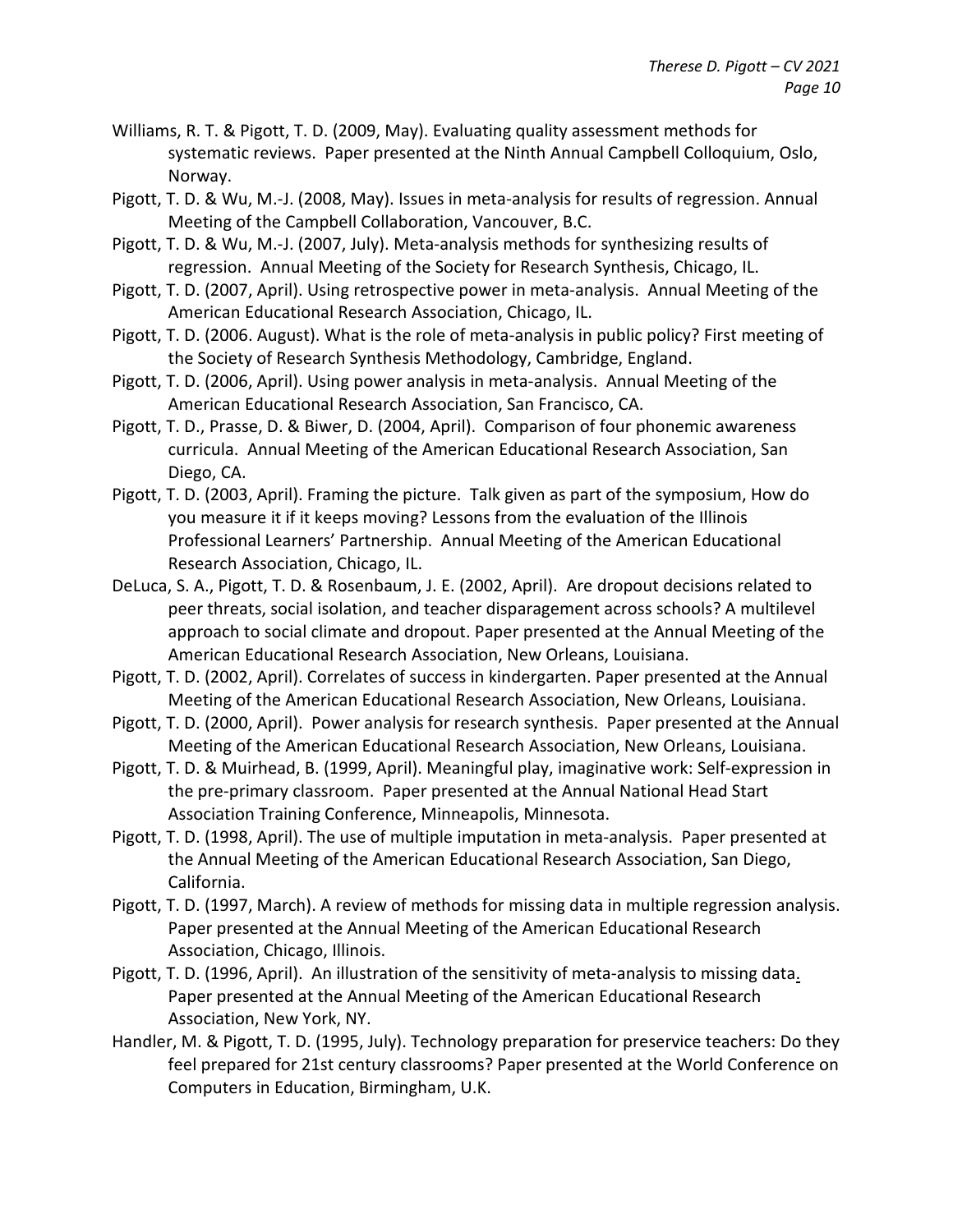- Handler, M. & Pigott, T. D. (1995, March). Preparing new teachers: Are they ready to be 21st century technology users? Paper presented at the Florida Education and Technology Conference, Orlando, FL.
- Handler, M. & Pigott, T. D. (1994, June). Teacher educators and technology preparation: Are we doing our jobs? Paper presented at the National Educational Computing Conference, Boston, MA.
- Handler, M. & Pigott, T. D. (1994, April). Schools of education and technology preparation: Are we doing our job? Paper presented at the Annual Meeting of the American Educational Research Association, New Orleans, LA.
- Pigott, T. D. (1994, April). An application of normal maximum likelihood methods to missing data in meta-analysis. Paper presented at the Annual Meeting of the American Educational Research Association, New Orleans, LA.
- Pigott, T. D. (1994, April). Discussant, Meta-analysis of complex data. Symposium at the Annual Meeting of the American Educational Research Association, New Orleans, LA.
- Pigott, T. D. (1989, March). Missing data in meta-analysis: Continuous models of effect size. Paper presented at the Annual Meeting of the American Educational Research Association, San Francisco, CA.
- Pigott, T. D. (1986, March). An analogue to the analysis of variance for correlations. Paper presented at the Annual Meeting of the American Educational Research Association, San Francisco, CA.

### PROFESSIONAL SERVICE

*Member, STAT Advisory Group for the What Works Clearinghouse* (2019 - present).

- *Co-Editor,* 2019 and 2021 volumes of *Review of Research in Education.* 2019 theme: Changing Teaching Practice in K-20 Educational Settings. 2021 theme: Quality of Research Evidence in Education: How do we know?
- *Co-Chair (2008 – 2014) and Editor (2008 – present),* Campbell Collaboration Methods Group, Campbell Collaboration, Norwegian Knowledge Centre for the Health Services, Oslo, Norway.
- *Treasurer, Society for Research Synthesis Methodology* (2018 present).

*Chair, AERA SIG, Systematic Review and Meta-analysis* (2013-2017).

- *Secretary, AERA SIG, Systematic Review and Meta-analysis (2018 –* present).
- *Member, Research Advisory Board, LEAP Innovations,* Chicago, IL (2017 present).

*Co-Chair, Council of Chicago Area Deans of Education (CCADE)* (2016-2017).

*Member, Board of Trustees, Cristo Rey St. Martin High School,* Waukegan, IL (2014 – present). *Founding Member, Women in Quantitative Methods* (2014 – present),

https://www.womenquants.org/

*Editorial Board Member, Research Synthesis Methods* (2011 - present), *Elementary School Journal* (2006 – present), *Psychological Bulletin* (2002 – 2008, 2010 - present), Journal of Research on Educational Effectiveness (present), Review of Educational Research (present), *Psychological Methods* (2001 – 2006, 2010 - 2012), *Journal of Educational Psychology* (1995 – 2005)

*Guest Editor, Gifted Child Quarterly* (2016, Volume 60, Issue 2)

*Review Panel Member,* Institute of Education Sciences (2006 – present)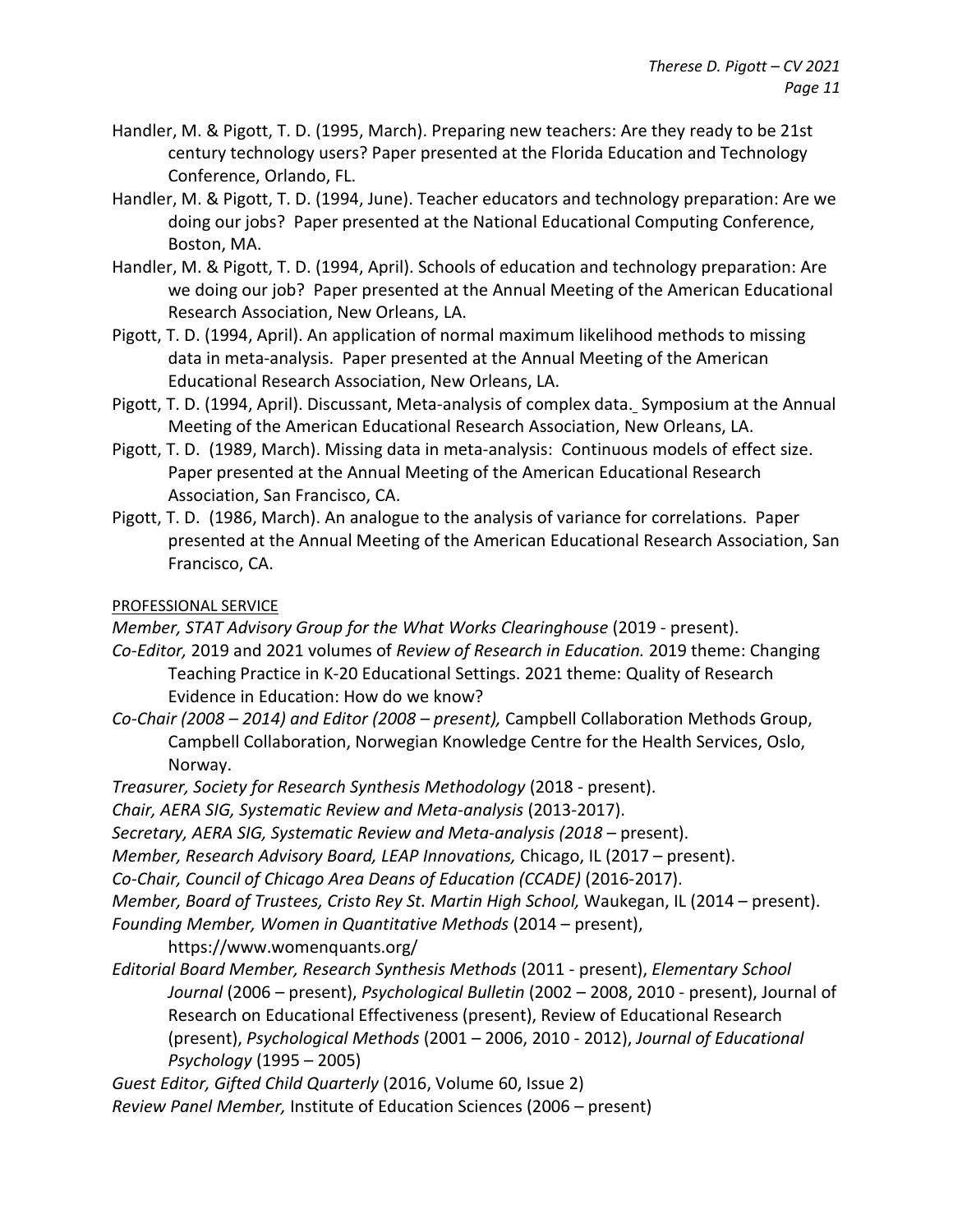Member, Committee of Visitors, National Science Foundation, 2015 & 2018

*Ad hoc reviewer,* Institute of Education Sciences (2004 – 2006), Agency for Healthcare Research Quality (AHRQ)

*Review Panel Member,* National Science Foundation Panels (2002 – present) *Review Board Member,* The Spencer Foundation Small Grants Program (2004 – 2005) *Ad hoc reviewer, Journal of Behavioral and Educational Statistics, Educational Evaluation and Policy Analysis, PLoS Medicine, Sociology in Education, The Spencer Foundation, Oxford University Press*

### PROFESSIONAL MEMBERSHIPS

American Educational Research Association American Psychological Association American Statistical Association Campbell Collaboration Society for Research Synthesis Methodology

### UNIVERSITY TEACHING

### *Graduate Courses taught at Georgia State University*

Systematic Review and Meta-Analysis (Masters and Doctoral students in School of Public Health and College of Education and Human Development) Fundamentals of Biostatistics I (Masters students in the School of Public Health) Quantitative Methods III (Doctoral students in the College of Education and Human Development)

## *Graduate Courses taught at Loyola University Chicago*

Research Methods (Masters and Doctoral students) Advanced Educational Statistics (Doctoral level) Experimental Research Design (Doctoral level) Meta-analysis Techniques (Doctoral level) Hierarchical Linear Models (Masters and Doctoral students) Program Evaluation (Masters and Doctoral students) Multivariate Statistics (Doctoral students)

## *Graduate Courses taught at National-Louis University*

Introduction to Graduate Research (Masters level) Research for Teachers (Masters level) Statistical Methods in Education (Masters level) Empirical/Analytic Research I & II (Doctoral level) Paradigms of Research: Alternative Ways of Knowing (Doctoral level)

#### INSTITUTIONAL SERVICE AT GEORGIA STATE UNIVERSITY

*University Service*

Member, Evaluation Committee for Dean of the Honor's College *College/School Service*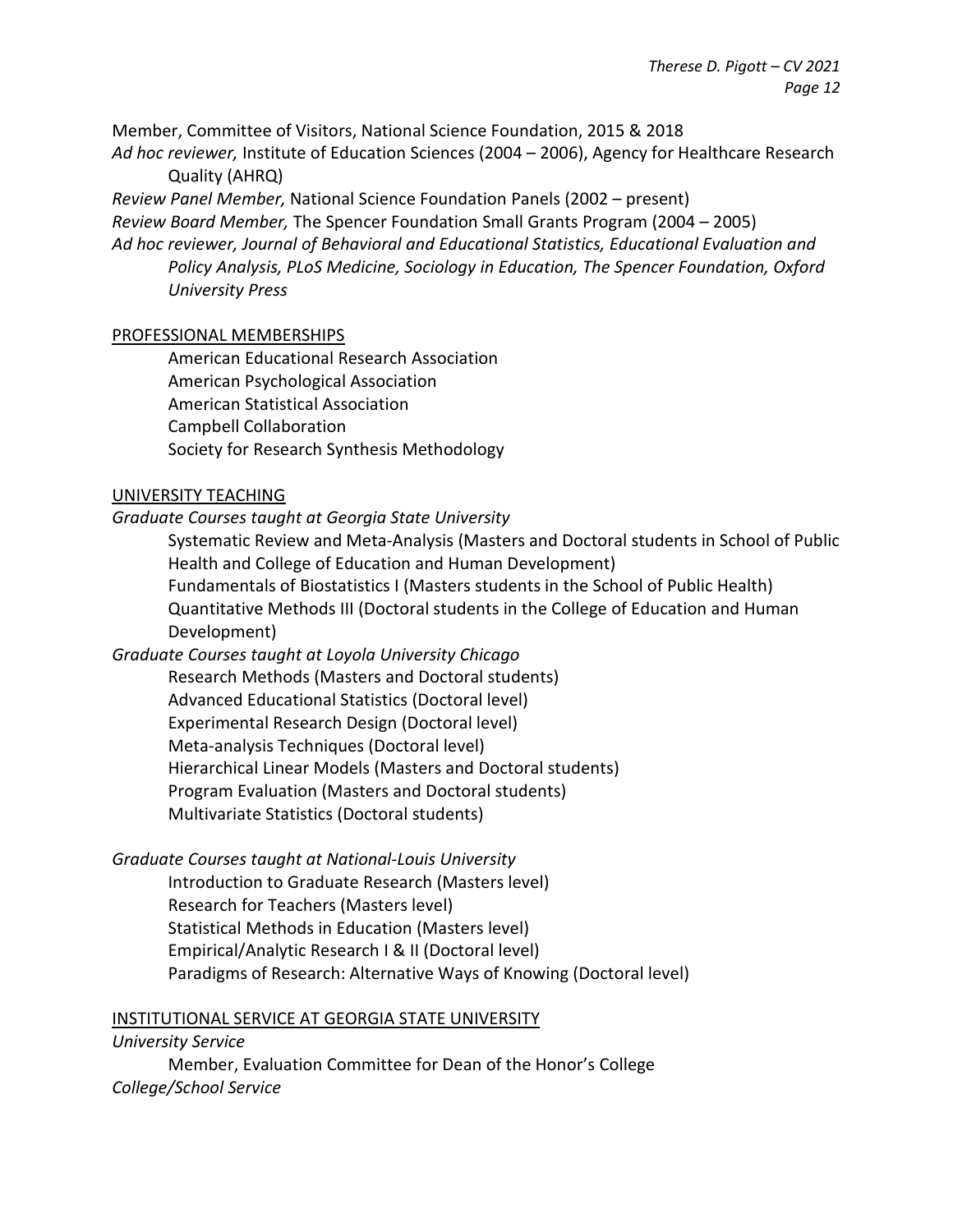Member, School of Public Health Faculty Affairs Committee

Member, School of Public Health Promotion and Tenure Committee (2020) *Department Service*

Member, Department of Population Health Services Promotion and Tenure Committee (2019)

Chair, Education Policy Studies Social Committee

#### INSTITUTIONAL SERVICE AT LOYOLA UNIVERSITY CHICAGO

### *University Service*

*Chair, Financial Planning Working Group on Student Development and Academic Services,* 2016 – 2017

*Faculty Director of Accreditation,* 2014 - 2015

*Chair,* Faculty Appeals Committee, 2013

*Advisory member*, Board of Trustees Academic Affairs Committee, 2009 - 2012 *Member*, President's University Strategic Planning Committee, 2008-2009 *Vice-chair*, Institutional Review Board for Research with Human Subjects, Loyola University Chicago, 2006 - 2010

*Member*, President's Task Force on the University Libraries, 2004-5

*Member,* Search Committee for Dean of the School of Education, 2004-5

*Member*, Search Committee for Dean of the Graduate School, 2004-5

*Member*, Academic Grievance Hearing Committee, Graduate School, 2000 - 2002

*Member,* Committee for University-Wide Academic Computing, 1998-2000

# *School of Education Service*

*Chair,* Academic Council, School of Education, 2006 – 2008, 2010 – 2012 *Chair,* Faculty Development Committee, School of Education, 2012-2014 *Member,* Faculty Evaluation Committee, School of Education, 2004 – 2006, 2008 – 2010,  $2011 - 2013$ 

*Member,* Philosophy of Education Search Committee, and Reading Search Committee, 2010-11

*Member,* Bilingual Education Search Committee, School of Education, 2009 - 2010 *Chair,* Research Methodology Search Committee, School of Education, 2006 - 2007 *Chair,* Research Methodology Search Committee, School of Education, 2005 - 2006 *Chair,* Literacy Search Committee, School of Education, 2004 – 2005 *Vice-chair and Member-at-Large,* School of Education Academic Council, 2004 – 2005 *Chair,* Technology Committee, School of Education, 2001 – 2003 *Member,* Academic Council, School of Education, 2000 – 2001

## INSTITUTIONAL SERVICE AT NATIONAL-LOUIS UNIVERSITY

*Member,* Academic Support Committee, National College of Education, 1995 - 6 *Member,* Doctoral Program Committee, National College of Education, 1990 – 1996 *Member,* Evaluation Committee, National College of Education, 1992 -1996